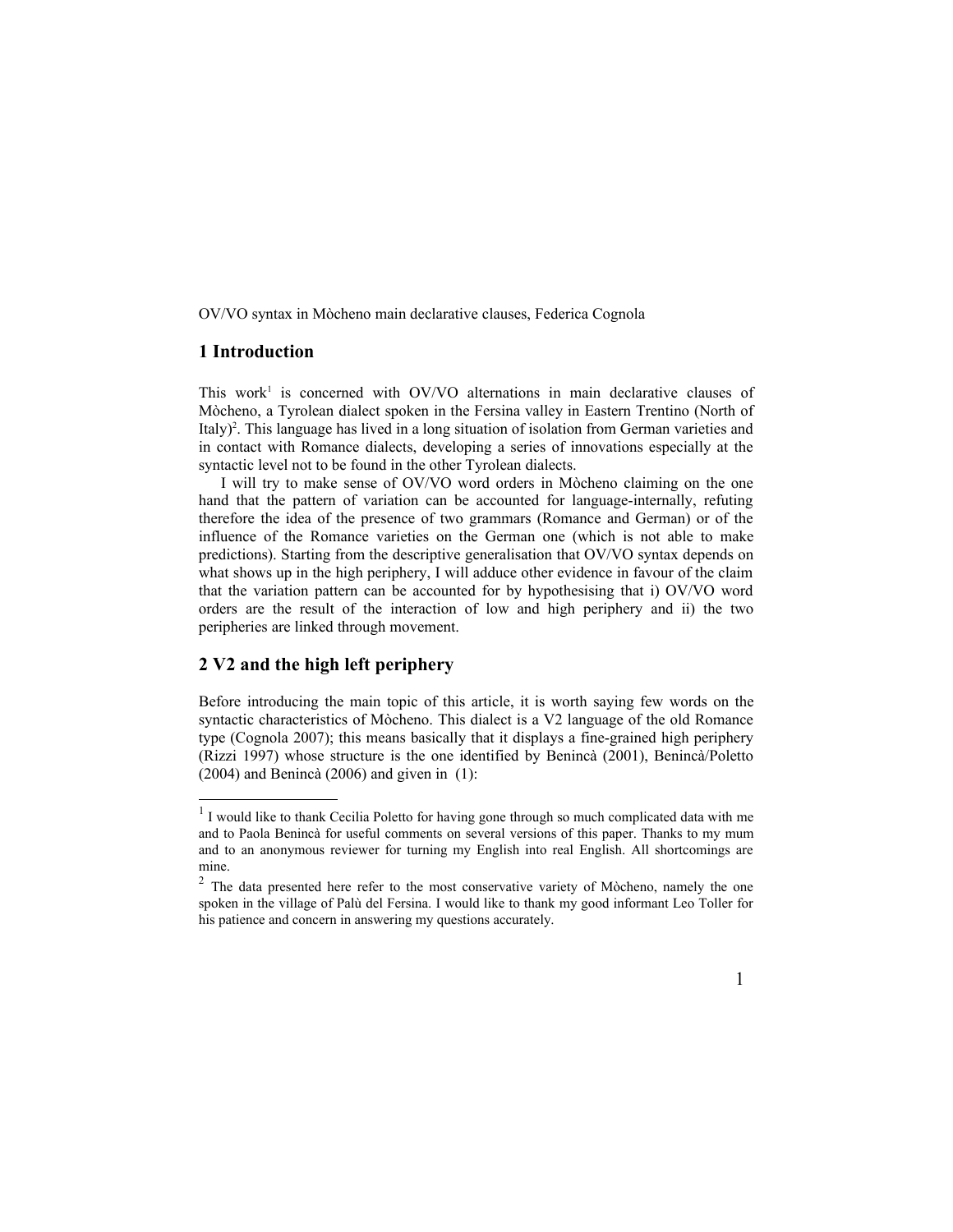### (1)  $\lceil$  Force  $\lceil$  TS  $\lceil$  scene setting  $\lceil$  wh-rel  $\lceil$  DS  $\lceil$  LI  $\lceil$  I Focus V2  $\lceil$  II Focus V2  $\lceil$  wh-interr V2 [ Fin]]]]]]]]]]

The V2 constraint can be satisfied only by XPs showing up in the focus field.

In the examples in (2) it can be seen that Mòcheno is actually a V2 language since if an XP shows up in a Spec position of the focus field, verb-subject inversion is obligatory: (2a) is a case of contrastive focalization of the direct object (from here on DO) and (2c) is a case of a low adverb moved to the high periphery.

| (2) | a. A PUACH UND NET A PENNA hot der Mario kaft gester   |
|-----|--------------------------------------------------------|
|     | a book and not a pen has the Mario bought yesterday    |
|     | b. * A PUACH UND NET A PENNA der Mario hot kaft gester |
|     | 'Mario bought a book and not a pen'                    |
|     | c. Ollbe hot der Nane kaft de oier afn morkt           |
|     | always has the John bought the eggs on-the market      |
|     | d. *Ollbe der Nane hot kaft de oier afn morkt          |
|     | 'John has always bought the eggs at the market'        |

In the following examples I give some cases of V3 (3a) and V4 (3b), which are ruled out in standard German but possible in Mòcheno with base-generated XPs.

| (3) | a. Gester za tschaina hone de pasta gezen                                  |
|-----|----------------------------------------------------------------------------|
|     | yesterday for dinner have-CL PRON the pasta eaten                          |
|     | 'Yesterday for dinner I had pasta'                                         |
|     | b. Der Mario, gester petn Nane i hon gem a puach en sell tepp              |
|     | the Mario gester yesterday with-the John I have given a book to that crook |
|     | 'Mario, yesterday with John I gave a book to that crook'                   |

To sum up, we can say that Mòcheno can be analysed as a V2-language of the old Romance type: this means basically that verb-subject inversion is triggered only by XPs with operator-like properties moved to a Spec position of the Focus field. Cases of V3 and V4 are admitted with XPs base-generated in the Topic and Frame fields.

In what follows I will introduce the pattern of variation concerning OV and VO syntax.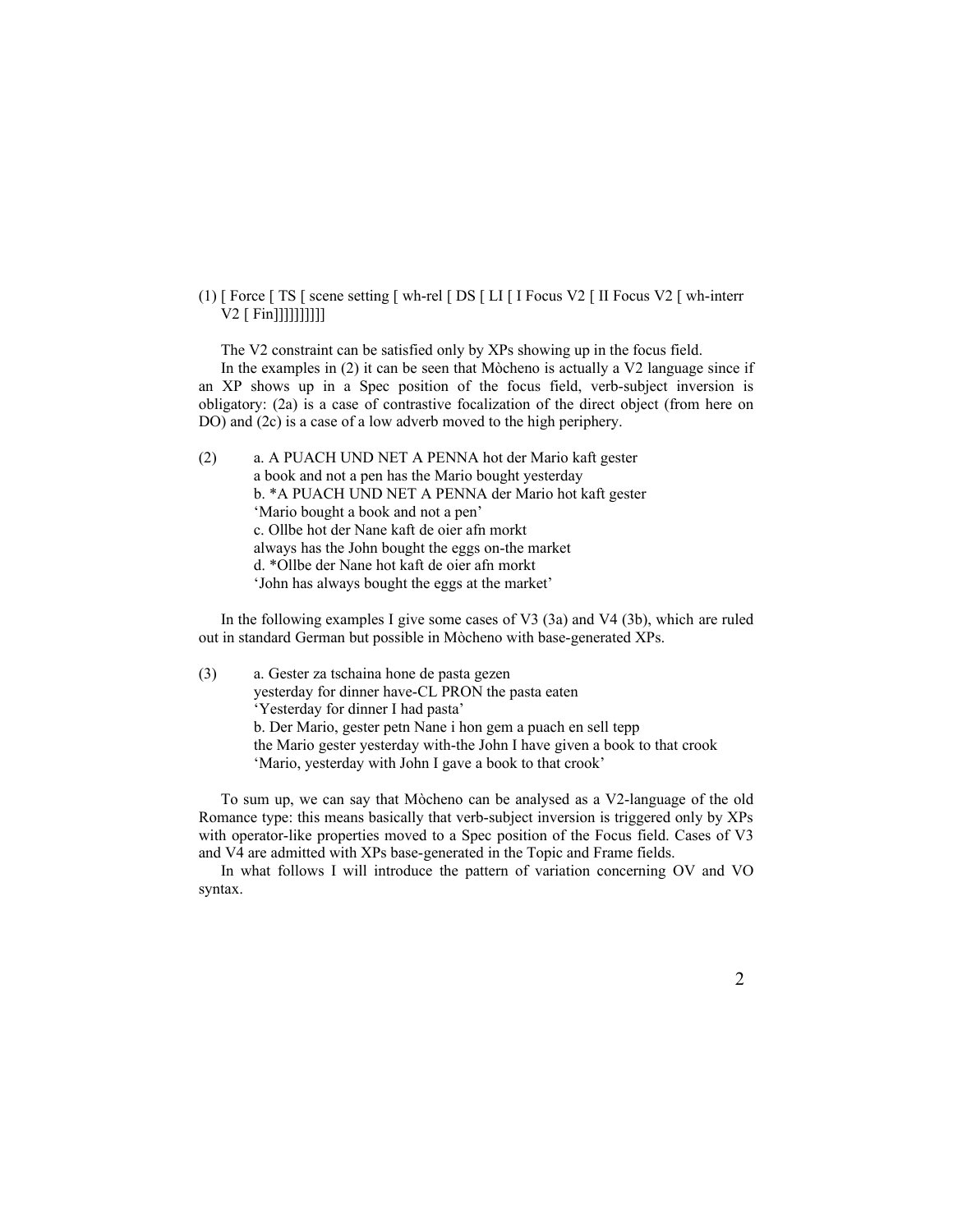## **3 OV/VO alternations**

As far as OV/VO word orders in main declarative clauses are concerned, this language allows for both OV (4a) and VO (4b) apparently with no difference in meaning, according to the judgements of my informants.

(4) a. Gester hone s/a puach kaft yesterday hav-CL PRON the/a book bought b. Gester hone kaft s/a puach 'I bought the/a book yesterday'

The two sentences in (4) do not display the same syntactic properties though; as shown in (5a), in fact, only with OV syntax is it possible to focalise the DO whereas OV is ruled out if the focalised DO follows the past participle as in (5b).

(5) a. Gester hone A PUACH UND NET A PENNA kaft yesterday have-CL PRON a book and not a pen bought b. \*Gester hone kaft A PUACH UND NET A PENNA 'I bought a book and not a pen yesterday'

In this work I reject the hypothesis that the pattern shown by the previous examples can be made sense of by allowing the possibility of having both head-final and headinitial projections, and I assume, following the antisymmetric theory (Kayne 1994), the base order of all projections to be head initial.

Also the hypothesis of morphological-case-driven movement appears to be weak both on general grounds<sup>[3](#page-2-0)</sup> and on account of the fact that Mòcheno has no case morphology on DPs, as can be seen in  $(6a,b)$ .

(6) a. Der Mario hot der Nane pakemmt the Mario-NOM/ACC has the John-NOM/ACC met

<span id="page-2-0"></span> $3$  This is actually not a very strong argument since in old English the verb kept moving to TP even when verb morphology was lost (Roberts 1993). With regard to the relation between word order and morphology, Chiara Polo (2005) has convincingly showed that OV word orders in Latin do not depend on morphology, since DOs in VO constructions always had accusative morphology; according to her VO has rather to be interpreted into relation to information structure.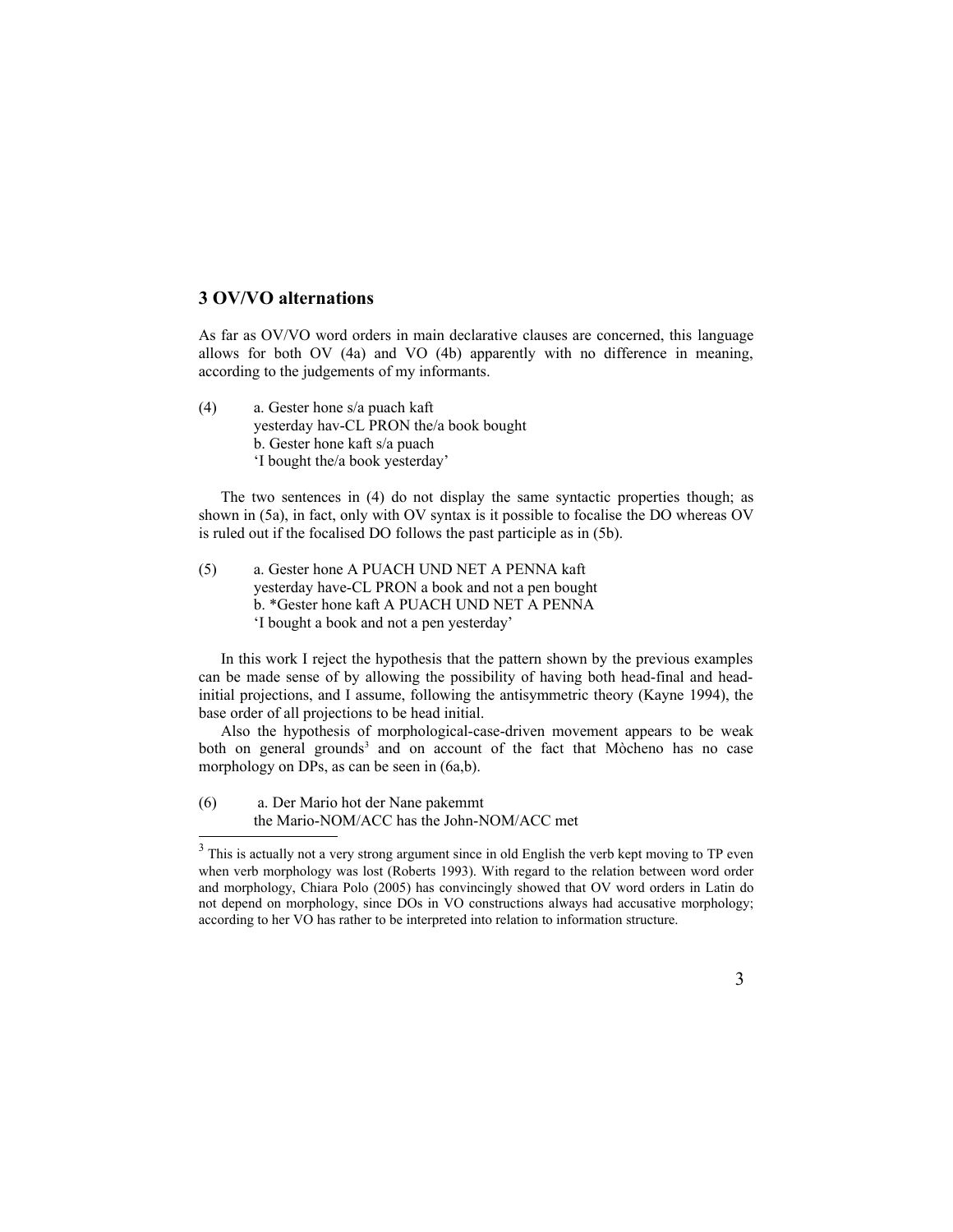'Mario met John' b. Der Mario hot a puach en Nane gem the Mario has a book to-the John given 'Mario gave John a book'

In what follows I will try to make sense of Mòcheno OV/VO word orders making use of the hypothesis of the presence of a VP periphery (from here on low left periphery) of the clause (Belletti (2001, 2004), Jayaseelan (2001), and Poletto (2006)) showing that OV syntax in Mòcheno involves the use of the low left periphery and is possible as long as i) the Spec of low FocusP has not been saturated by an XP generated below the periphery moving to a Spec of the high Focus field; ii) the past participle remains in a low position; iii) the XP triggering verb-subject inversion has been moved to the high Focus field from a position above the low left periphery.

The derivation is to be seen in the structure below in (7):

(7) [*FocusP* [*SpecFocus* **XP** ] [*Focus0* **auxiliary** ] [*AgrSP* [*SpecAgrS* **subject** ] [*Agr0* **auxiliary**] [*TopicP* [*SpecTopicP* **YP** ] [*Topic0*] [*FocusP* [*SpecFocus* **ZP**] [*Focus0* ] [*V P* [*SpecV* ] [*V 0* **past participle**] [*DP* ] ] ] ] ] ]

VO syntax is obligatory iff: i) Spec low FocusP has been saturated by an XP generated below the periphery moving to a Spec of the high Focus field; ii) this stepwise movement (Rizzi 2004b) forces the past participle to rise to the edge of the phase, that is above the low periphery leaving TopicP below<sup>[4](#page-3-0)</sup>.

The derivation is given in (8):

(8) [*FocusP* [*SpecFocus* **XP** ] [*Focus0* **auxiliary** ] [*AgrSP* [*SpecAgrS* **subject** ] [*Agr0* **auxiliary**] [*AspP* [*SpecAsp* ] [*Asp0* **past participle**] [*TopicP* [*SpecTopicP* **YP** ] [*Topic0* **past participle** ] [*FocusP* [*SpecFocus* **XP** ] [*Focus0* **past participle** ] [*V P* [SpecV ] [*V 0* **past participle**] [*DP* ] ] ] ] ] ]

In what follows I will adduce evidence in favour of the analysis just sketched for Mòcheno OV/VO syntax showing first that in Mòcheno OV syntax is really to be derived via movement of XPs to Spec positions of the low left periphery and that when Spec low FocusP has been saturated OV syntax is not possible anymore.

<span id="page-3-0"></span> $<sup>4</sup>$ In this work I will refer to the area above the low periphery as 'edge of the lower phase' in which</sup> the head of an AspP dedicated to the past participle in VO syntax is to be found.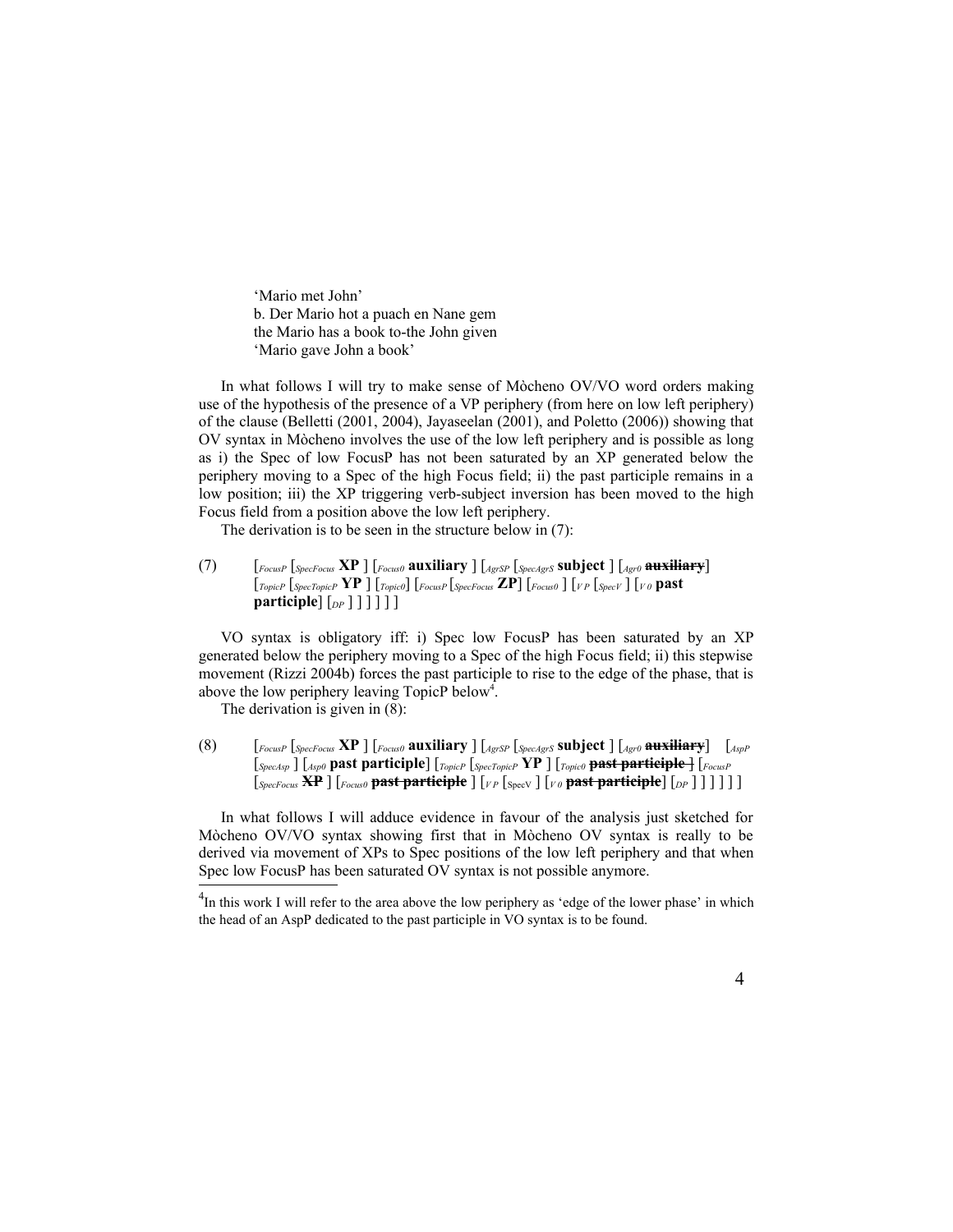# **4 OV syntax involves the use of the low left periphery**

If we take into consideration low adverbs when looking at sentences displaying both OV and VO word orders, we immediately see that with VO syntax the DO has to show up after all low adverbs (9a,c) whereas in OV syntax DO and low adverbs are mixed up (9b,d).

| (9) | a. Gester hot der Luca schua gonz galezen (*gonz) s puach (*gonz) |
|-----|-------------------------------------------------------------------|
|     | yesterday has the Luca already completely read the book           |
|     | b. Gester hot der Luca schua s puach gonz galezen                 |
|     | 'Luca read the whole book yesterday'                              |
|     | c. Gester hot der papa schua schia puzt (*schia) s houz (*schia)  |
|     | yesterday has the dad already well cleaned the house              |
|     | d. Gester hot der papa schua s houz schia puzt                    |
|     | 'Yesterday dad cleaned the house well'                            |
|     |                                                                   |

The pattern found with VO syntax<sup>[5](#page-4-0)</sup>:

#### (10) LOW ADVERBS - PPs - PAST PART – DO

The pattern found with OV syntax:

## (11) LOW ADVERB - DO - LOW ADVERBS - PPs - PAST PART

Following Cinque (1999), who claims that adverbs occupy fixed Spec positions in the IP layer, patterns (10) and (11) are enough proof in order to say that DO always leaves VP with OV syntax. Below we will also see that the position to which DOs move in OV syntax is to be found above the area where non-argumental PPs show up that, following Schweikert (2004) and Cinque (2006), I assume to be immediately above the VP layer.

<span id="page-4-0"></span> $<sup>5</sup>$  In this work, for reasons of space, I will not try to make sense of how VO syntax is technically to</sup> be derived.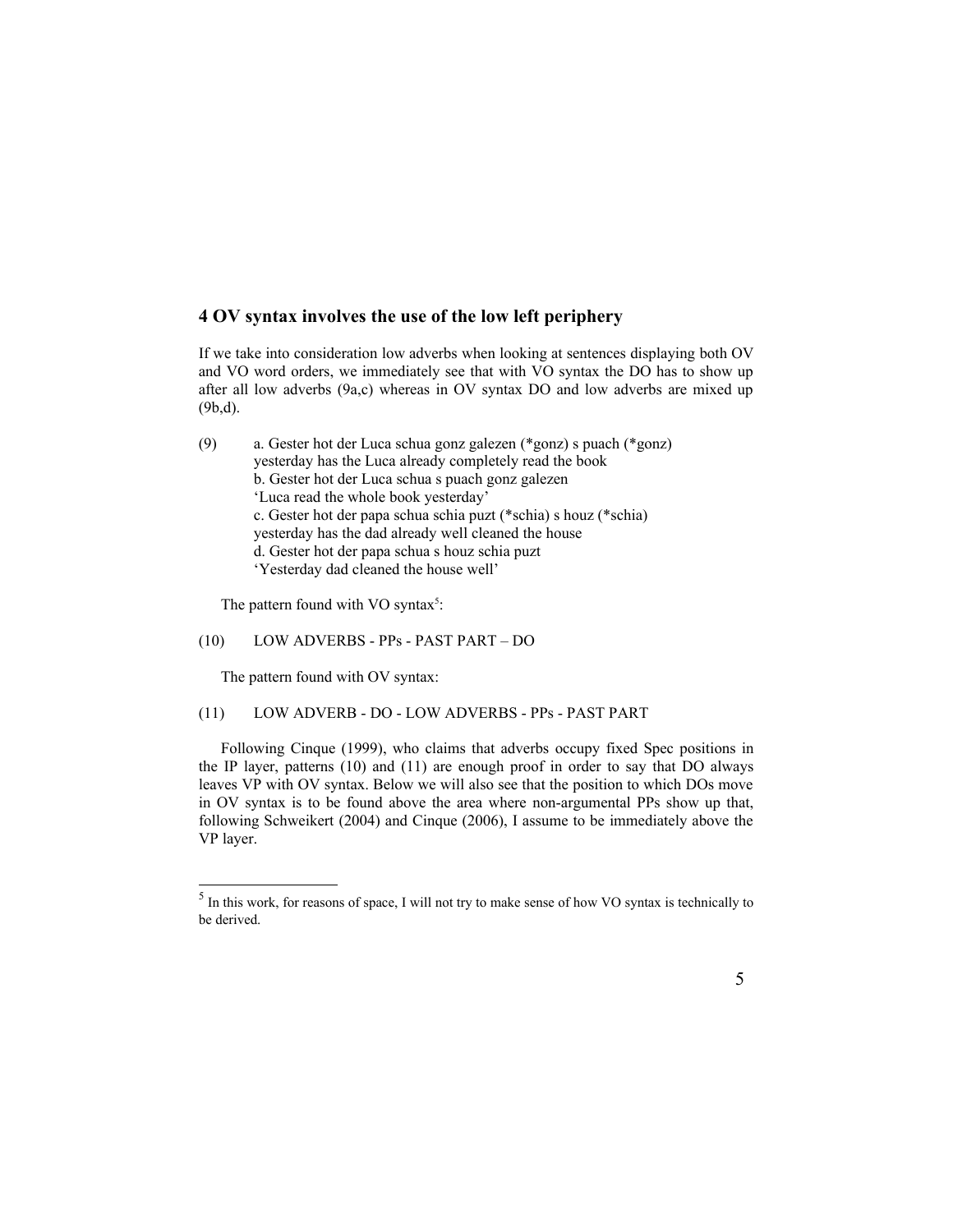Roughly speaking (see Cognola 2008 for more on this), the area to which DOs move with OV syntax is to be found below the low adverb *schua*, 'already' and above *schia*, 'well'; non-argumental PPs are to be found below low adverbs.

(12) a. Gester hot der Luca schua s puach gonz galezen yesterday has the Luca already the book completely read 'Yesterday Luca read the whole book' b. Gester hot de mama schua s houz schia puzt yesterday has the mum already the house well cleaned 'Yesterday mum cleaned the house well'

ALREADY - DP - WELL \*DP - ALREADY – WELL

It is important to notice that the DO with OV syntax cannot in any case precede the adverb 'already' (13a,b), whereas – as we will see later on – 'well' and 'gonz' can precede it giving rise to marked orders. Anyway, in unmarked sentences (that is if the low adverb is not focalised itself, which is in principle not ruled out) low adverbs have to follow DOs (presumably showing up in a Spec position of the low left periphery)  $(13c,d)$  and their relative order is gonz-schia  $(13d,e)^6$  $(13d,e)^6$ .

(13) a. Gester hone schua a puach kaft yesterday have-CL PRON already a book bought b. \*Gester hone a puach schua en de boteig kaft 'I already bought a book yesterday in the shop' c. Gester hot de mama schua s houz gonz putzt yesterday has the mum already the house completely cleaned d. Gester hot de mama schua s houz schia putzt yesterday has the mum already the house well cleaned e. \*Gester hot de mama schua s houz schia gonz putzt 'Yesterday mum cleaned the whole house well'

<span id="page-5-0"></span><sup>&</sup>lt;sup>6</sup> Sentences with 'gonz' preceding 'schia' are somehow marked (but in any case grammatical), since it would be more natural to use the QP 's gonze houz'. Anyway, the important point is that the relative order of the low adverbs is 'gonz-schia' and not the other way round.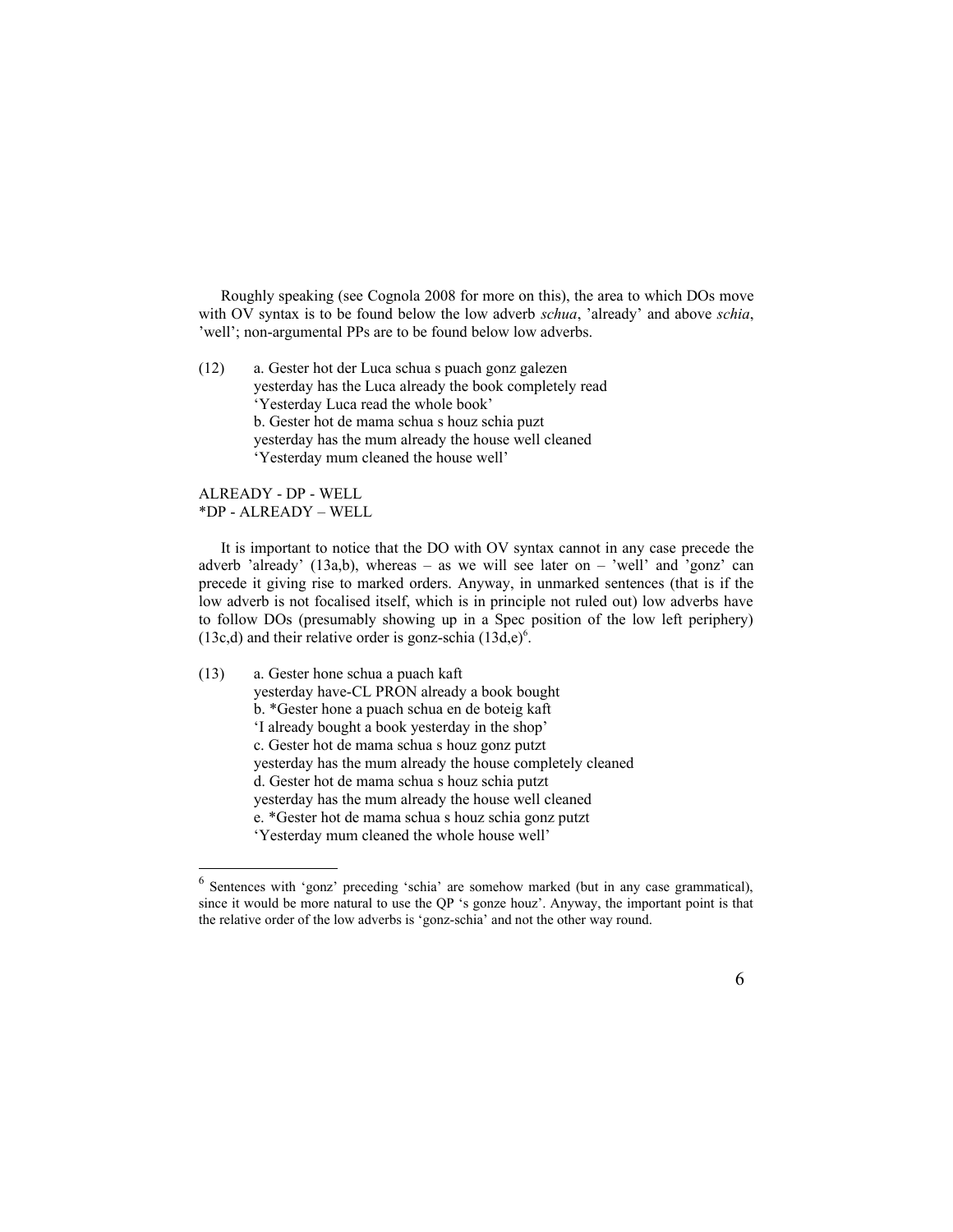If we take into consideration also a non-argumental PP, its unmarked position with OV syntax is below the low adverb 'schia' and above the past participle, as shown in (14).

(14) De mama hot schua s hauz schia petn stapsauger putz the mum has already the house well with the hoover cleaned 'Mum has already cleaned well the house with the hoover'

The structure we can derive from the examples seen so far is the one given in (15).

(15) ALREADY - TOPIC - FOCUS - COMPLETELY - WELL - PPs – PASTPART

This structure is strikingly similar to the one identified for standard German by Hinterhölzl (2006) who claims that the positions in which DOs show up are AgrOPs. My assumption, on the contrary, is that at least in Mòcheno the area between 'already' and 'well' contains the low left periphery.

In the following section I will bring evidence in favour of this last claim of mine basing myself mainly on the test of contrasting.

### **4.1 More on the low left periphery**

The hypothesis that the area between 'already' and 'well' in which DOs show up in Mòcheno OV syntax is really the low left periphery seems to find confirmation in the following examples in which the DO can be contrasted only if showing up above low manner adverbs<sup>[7](#page-6-0)</sup>.

(16) a. \*Gester hot der papa schia petn staupsauger S HAUS UND NET DER AUTO puzt yesterday has the dad well with the hoover the house and not the car cleaned b. Gester hot der papa S HAUS UND NET DER AUTO schia petn staupsauger putzt 'Dad properly hoovered the house and not the car yesterday'

<span id="page-6-0"></span> $<sup>7</sup>$  It would not be possible to contrast the DO also if it showed up in VO syntax. My claim for the</sup> VO cases is that no XP following the past participle can be contrasted since it is either a Topic or is in its base position.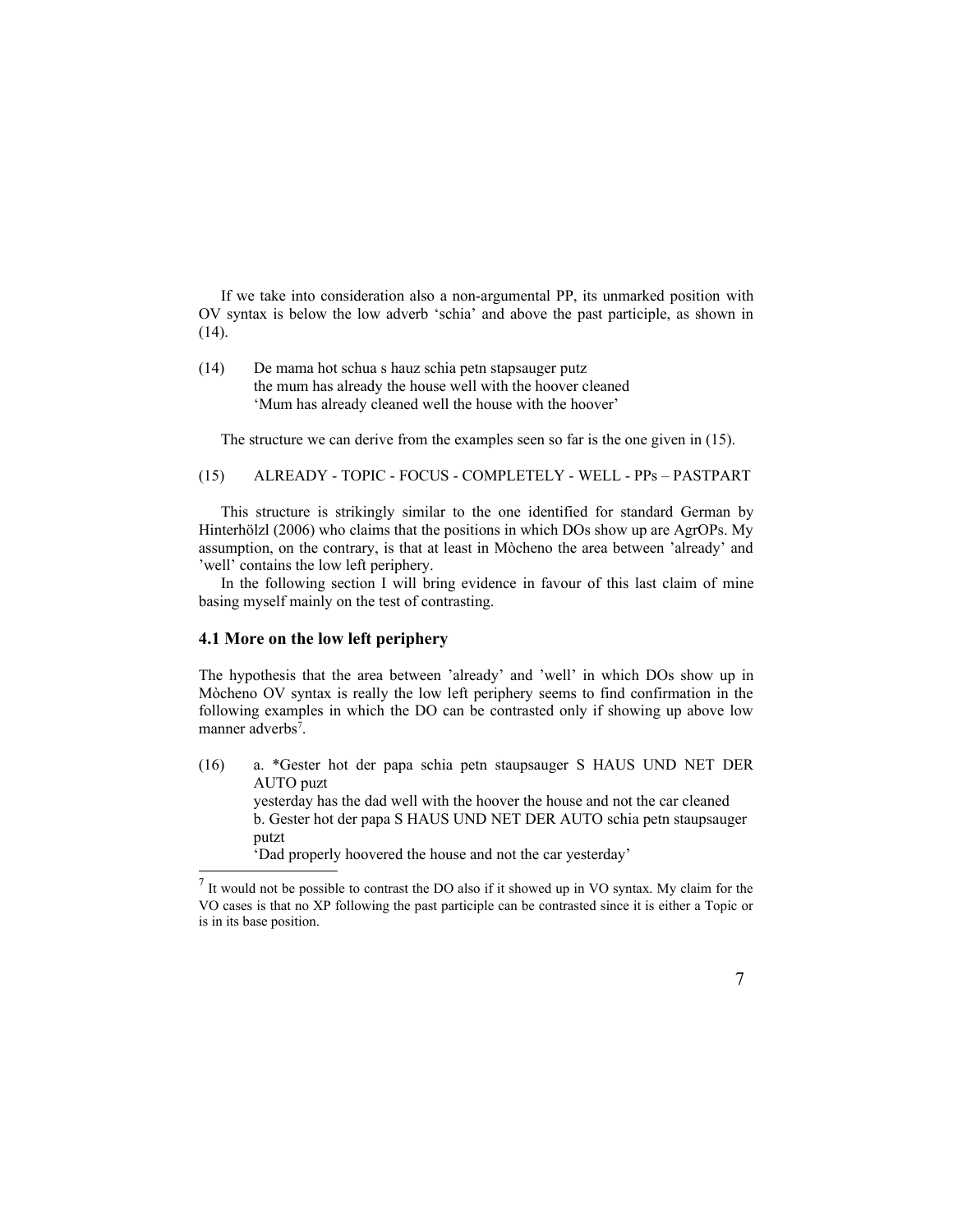In the following structure (17) I give the derivation of (16b) with the DO moving from Spec PredP (where it is presumably to be found in (16a)) to Spec low FocusP<sup>[8](#page-7-0)</sup>.

(17) [*AspP* [*SpecAsp* **schua** ] [*Asp0*] [*TopicP* [*SpecTopicP* ] [*Topic0*] [*FocusP* [*SpecFocus* **s houz** ] [*Focus0*] [*AspP* [*SpecAsp* **schia** ] [*Asp0*] [*PredP* [*SpecPred* **s houz** ] [*Pred0* ] [*<sup>V</sup> <sup>P</sup>* [*SpecV* ] [*<sup>V</sup> <sup>0</sup>* **putzt** ] [*DP* **houz** ] ] ] ] ] ] ]

Also a non-argumental PP could in principle be contrasted (that is moved to Spec low FocusP), since we saw in (14) that in Mòcheno its base position seems to be below the periphery. As shown in the examples below this prediction is borne out since the PP can be contrasted only if showing up before the low adverb 'well' (18b), whereas this is ruled out if it follows (18a).

(18) a. \*Gester hot der papa schua s hauz schia PETN STAUPSAUGER UND NET PETN STROZ putzt yesterday has the dad already the house well with the hoover and not with the cloth cleaned b. Gester hot der papa schua s hauz PETN STAUPSAUGER UND NET PETN STROZ schia putzt 'Yesterday dad cleaned well the house with the hoover and not with the cloth'

In (19) I give the structure of (18b) with the PP moving from its base position to Spec FocusP; the DO is in Spec TopicP.

(19) [*AspP* [*SpecAsp* **schua** ] [*Asp0* ] [*TopicP* [*SpecTopicP* **s houz** ] [*Topic0* ] [*FocusP* [*SpecFocus* **petn staupsauger** ] [*Focus0* ] [*AspP* [*SpecAsp* **schia** ] [*Asp0* ] [*PP* [*SpecP* **petn staupsauger** ] [*P0* ] [*PredP* [*SpecPred* **s houz** ] [*Pred0* ][*<sup>V</sup> <sup>P</sup>* [SpecV ] [*<sup>V</sup> <sup>0</sup>* **putzt** ] [*DP* **houz** ] ] ] ] ] ] ]

<span id="page-7-0"></span><sup>&</sup>lt;sup>8</sup> Following Hinterhölzl (2006), I claim that also in Mòcheno there is evidence in favour of the presence of a projection called PredP below low manner adverbs and immediately above VP. In my analysis this projection represents the first step of the derivation of DOs; only if moving to a Spec position of the low periphery can they become real arguments. Evidence in favour of the presence of predicate DOs come for example from idiom chunks, which are the only constructions showing always OV syntax. Only real arguments can enter the pattern of OV/VO alternations shown so far.

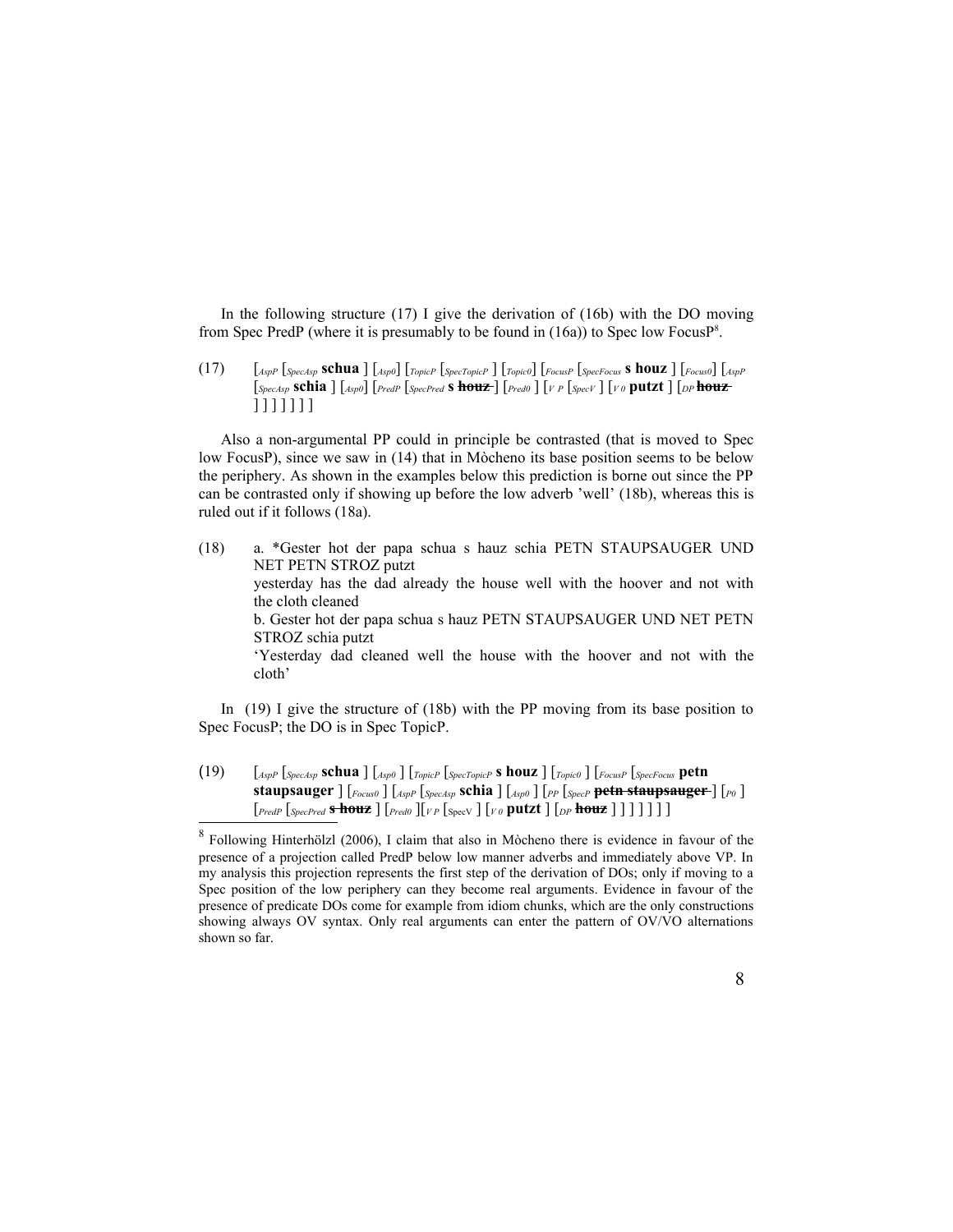One last point concerns the possibility of contrasting low adverbs that in principle should not be ruled out, since at least 'gonz' and 'schia' show up below the Topic and Focus projections. As shown in (20) in Mòcheno it is possible to contrast a low adverb both with the order DO-low adverb (20a) and low adverb-DO (20b); I take this to mean that a low adverb can show up both in Spec low FocusP and in Spec low TopicP<sup>[9](#page-8-0)</sup>.

(20) a. Gester hone s houz SCHIA UND NET PRESAPOC/\*UND NET DER AUTO petn staupsauger putzt yesterday have-CL PRON the house well and not superficially cleaned 'Yesterday I hoovered the house properly and not superficially' b. Gester hone schia S HAUZ UND NET DER AUTO/\*UND NET PRESAPOC petn staupsauger putzt 'Yesterday I properly hoovered the house and not the car'

In (21) I give the structure of (20a): 'schia' is in Spec FocusP and DO in Spec TopicP.

(21) [*AspP* [*SpecAsp* **schua** ] [*Asp0*] [*TopicP* [*SpecTopicP* **s hauz** ] [*Topic0*] [*FocusP* [*SpecFocus* **schia** ] [*Focus0*] [*AspP* [*SpecAsp* **schia**] [*Asp0*] [*PP* [*SpecP* **petn staupsauger** ] [*P0*] [*PredP* [*SpecPred* **hauz**] [*Pred0*] [*<sup>V</sup> <sup>P</sup>* [SpecV ] [*<sup>V</sup> <sup>0</sup>* **putz**] [*DP* **hauz**] ] ] ] ] ] ] ]

In (22) I give the structure of (20b): 'schia' is in Spec TopicP and DO in Spec FocusP.

(22) [*AspP* [*SpecAsp* **schua** ] [*Asp0*] [*TopicP* [*SpecTopicP* **schia** ] [*Topic0*] [*FocusP* [*SpecFocus* **s hauz** ] [*Focus0*] [*AspP* [*SpecAsp* **schia**] [*Asp0*] [*PP* [*SpecP* **petn staupsauger** ] [P0] [*PredP* [*SpecPred* **hauz**] [*Pred0*] [*V P* [*SpecV* ] [*V 0* **putz**] [*DP* **hauz**] ] ] ] ] ] ] ]

The data presented so far have shown that OV syntax in Mòcheno can be accounted for assuming that DOs move either to the Spec of low Topic or low FocusP, whereas the past participle remains in a very low position.

The low phase of the clause has in Mòcheno the following structure:

<span id="page-8-0"></span> $^{9}$ The same pattern is valid also for the adverb 'gonz'.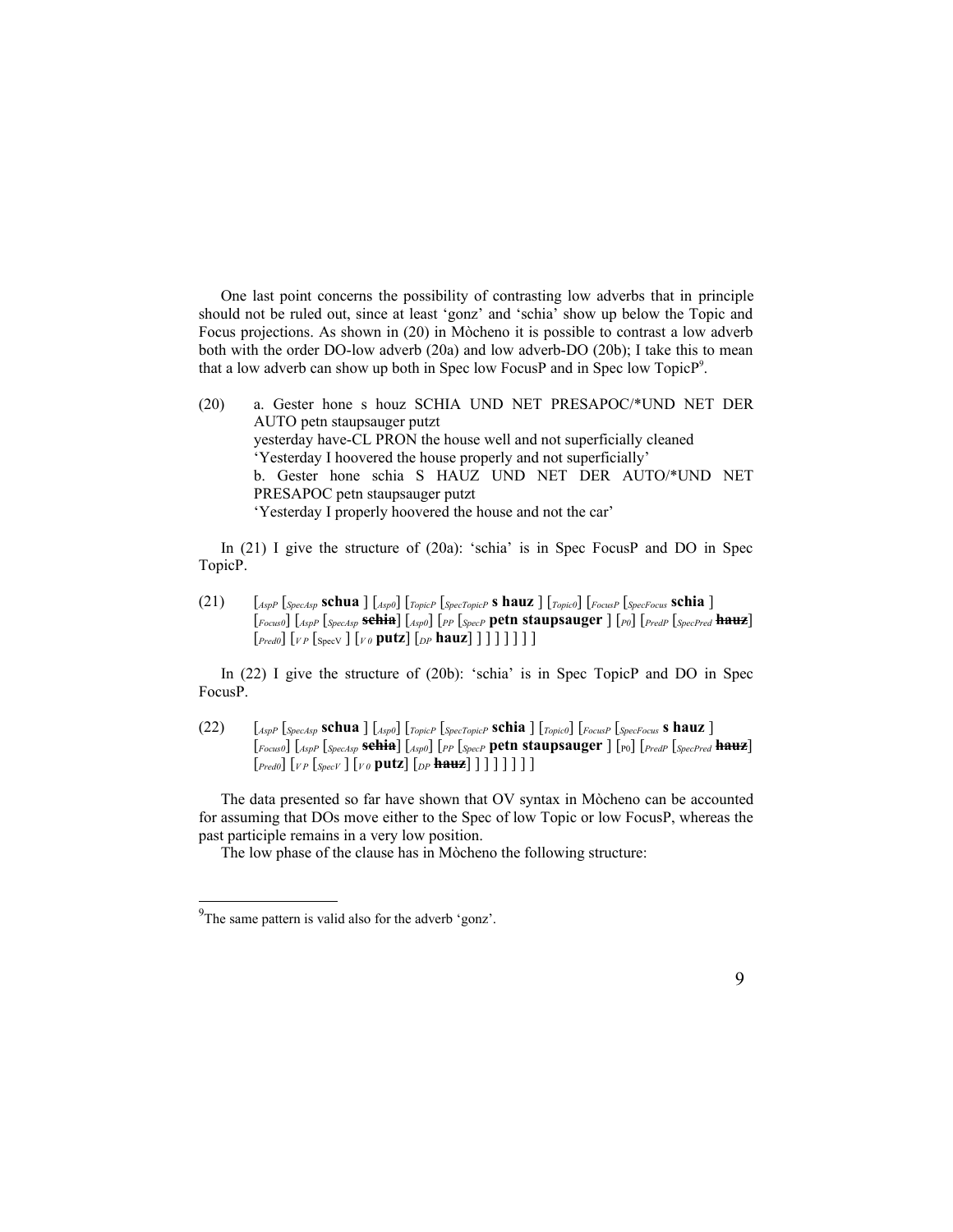#### (23) ALREADY - TOPIC - FOCUS - COMPLETELY - WELL - PPs – PREDP-PAST PART

After having shown that OV syntax in Mòcheno actually involves the use of the low left periphery and having sketched its structure and position in the clause, in the following section I will show that the possibility of having VO syntax in Mòcheno is tightly linked to the structure given in (23) and in no sense optional.

### **5 VO patterns**

I begin this section with a first descriptive generalisation:

(24) The possibility of using the low periphery and having therefore OV syntax is linked to the type of XP showing up in the high periphery

In what follows I will try to illustrate this claim taking into consideration i) sentences beginning with a focalised XP and ii) sentences beginning with the adverb *gester*, 'yesterday'.

### **5.1 Sentences beginning with a focalised XP**

Sentences beginning with a focalised XP base-generated below the low periphery are obligatory VO. As I show in (25a,b), it is not possible to have OV word order if the DO is contrastively focalised in the high focus field; this is also valid for the case of contrastive focalization of a non-argumental PP,  $(25c,d)^{10}$  $(25c,d)^{10}$  $(25c,d)^{10}$ .

(25) a. A MOTZ PLIAMBLER UND NET A PFLONZ hone kaft afn morkt/gester a bunch flowers and not a plant have-CL PRON bought on-the market/ yesterday b. \*A MOTZ PLIAMBLER UND NET A PFLONZ hone afn morkt/gester kaft

<span id="page-9-0"></span> $10$  I will not take into consideration here the case of contrastive focalization of the indirect object (IO) in the double object construction, that represents apparently a counter example to my claims, since OV syntax in this case is obligatory. My claim is that this especial pattern can be made sense of assuming that IO cannot move on its own to Spec low FocusP, as it is clearly hint at by the data of mixed syntax (IO cannot cross DO).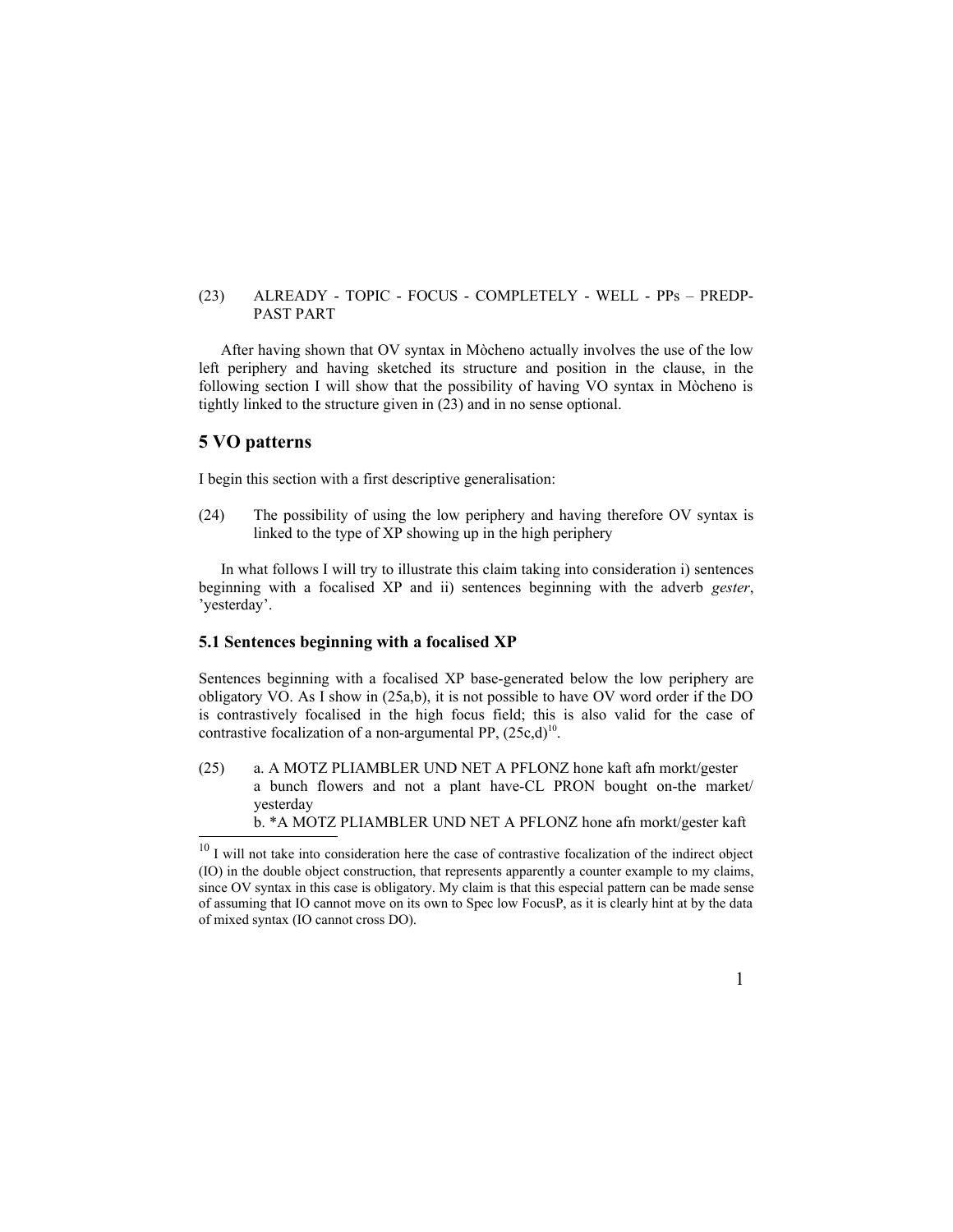'I bought a bunch of flowers and not a plant yesterday at the market' c. PETN STROZ UND NET PETN STAUPSAUGER hone puzt s hauz with the cloth and not with the hoover have-CL PRON cleaned the house d. \*PETN STROZ UND NET PETN STAUPSAUGER hone s hauz putzt 'I cleaned the house with the cloth and did not hoover it'

The pattern found in the previous sentences follows straight from my account of OV/ VO word orders: i) XPs targeting a Spec position in the high Focus field and generated below the low periphery have to move first to the corresponding position of the low periphery; ii) the activation of low FocusP by an XP on its way to the high periphery causes movement of the past participle to the edge of the phase; iii) with VO syntax also Spec low TopicP is in principle available and can be occupied by an XP following the past participle.

In (26) I give the structure of (25a) with the PP showing up in its base position, but recall that it could also appear in SpecTopicP.

(26) [*FocusP* [*SpecFocus* **A motz pliamber** ] [*Focus0* **hon-e** ] [*AgrSP* [*SpecAgrS*] [*Agr0* **hon** ] [*AspP* [*SpecAsp* ] [*Asp0* **kaft** ] [*TopicP* [*SpecTopicP* ] [*Topic0* ][*FocusP* [*SpecFocus* **motzpliamber**] [*Focus0* ] [*AspP* [*SpecAsp* ] [*Asp0* ] [*PP*[*SpecP* **afn morkt** ] [*P0* ] [*<sup>V</sup> <sup>P</sup>* [*SpecV* ] [*<sup>V</sup> <sup>0</sup>* **kaft** ] [*DP* **motz pliamber** ]] ] ] ] ] ] ] ]

### **5.2 Main interrogative clauses**

Evidence in favour of the analysis proposed above comes from wh- main interrogative clauses, that show obligatory VO with any type of wh element except for the one corresponding to 'why'. In  $(27)$  I give some examples of this<sup>[11](#page-10-0)</sup>.

(27) a. Pet bem hos-o kaft a puach? with whom have-CL PRON you bought a book b. \*Pet bem hos-o a puach kaft? 'With whom did you buy a book?' c. Bos hos-o kaft en de boteig?

<span id="page-10-0"></span><sup>&</sup>lt;sup>11</sup> Intentionally I give only sentences with pronominal subjects which always show subject-verb inversion. In the case we has a DP the pattern would be less straightforward, since both subject verb inversion and NP right dislocation are admitted. I will not go into this.

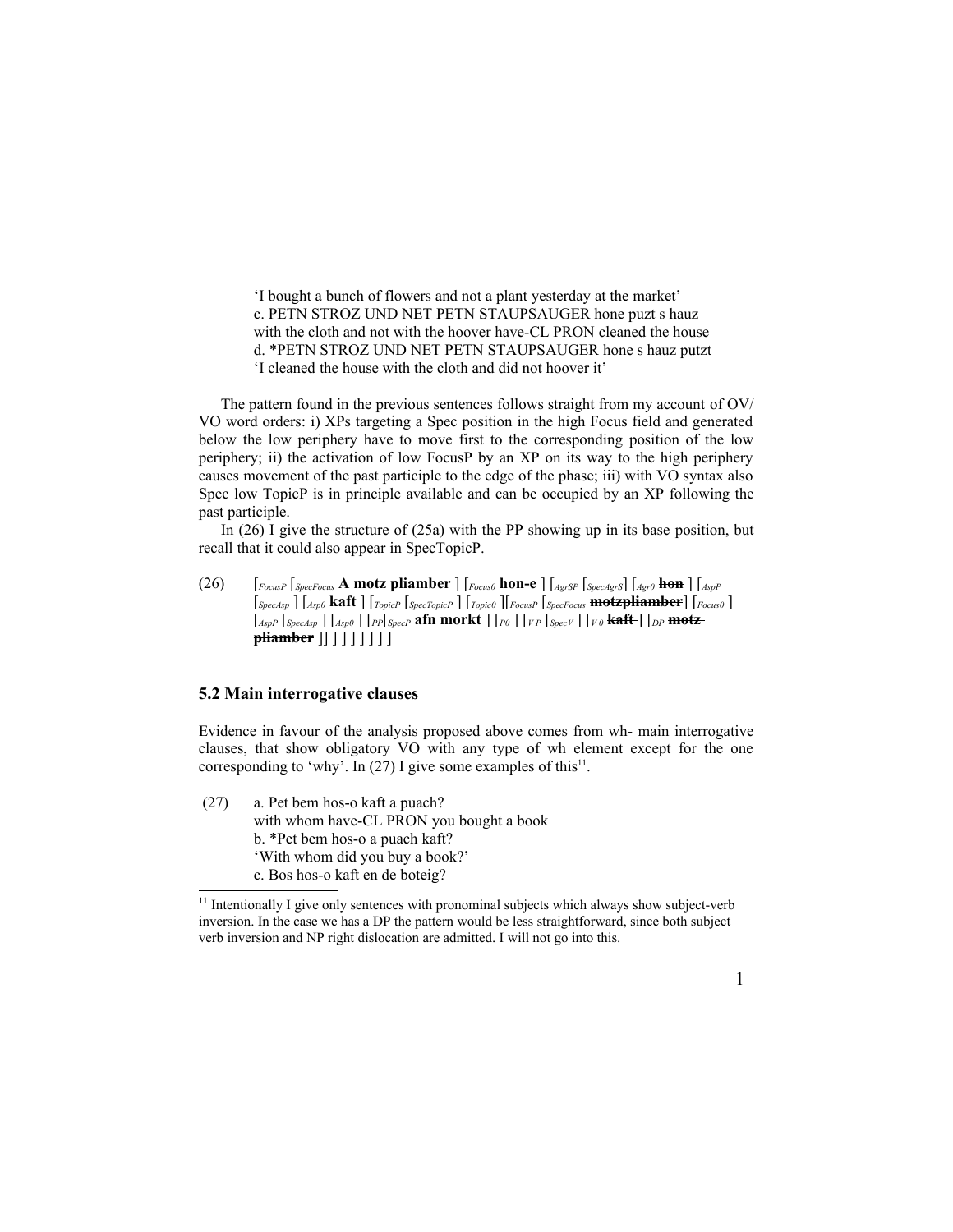what has-CL PRON bought in the shop d. \*Bos hos-o en de boteig kaft? 'What did you buy in the shop?' e. Ber hot kaft a puach? who has bought a book f. \*Ber hot a puach kaft? 'Who bought a book?'

As was the case with contrastively focalised XPs, the derivation involves: i) movement of the wh-element first to Spec low FocusP as first step of the derivation; ii) this intermediate step forces the past participle to rise to the edge of the phase; iii) an XP following past participle in VO syntax is either in Spec TopicP or in its base position.

In  $(28)$  I give the structure of  $(27c)$ 

(28) [*FocusP* [*SpecFocus* **bos** ] [*Focus0* **hos-o** ] [*AgrSP* [*SpecAgrS* ] [*Agr0* **hos** ][*AspP* [*SpecAsp* ] [*Asp0* **kaft** ] [*TopicP* [*SpecTopicP* ] [*Topic0* **kaft**] [*FocusP*[*SpecFocus* **bos** ] [*Focus0* **kaft**] [*AspP* [*SpecAsp* ] [*Asp0* **kaft**] [*PP* [*SpecP* **en deboteig** [*P0* **kaft** ] [*PredP* [*SpecPredP* [*Pred0* ] [*V P* [*SpecV* ] [*V 0* **kaft** ] [*DP* **bos** ] ] ] ] ] ] ] ] ] ]

Further arguments in favour of this analysis come from why- and yes/no main interrogative clauses.

As already said, the only wh- main interrogative clauses optionally showing OV syntax are the ones introduced by 'why'. This follows straightforwardly from Rizzi's (2001) claim that 'why' is base generated in the CP layer in the head position of a projection called InterrogativeP in whose Spec 'if' is to be found. 'Why' does not move through low FocusP. Notice that with 'why' the NP subject shows up after the whelement (and is presumably to be found in a Topic position) and does not need to be dislocated to the right as is the case of (27).

(29) a. Babai der Nane hot er kaft a puach? why the John has-CL PRON bought a book b. Babai der Nane hot er a puach kaft? 'Why did John buy a book?'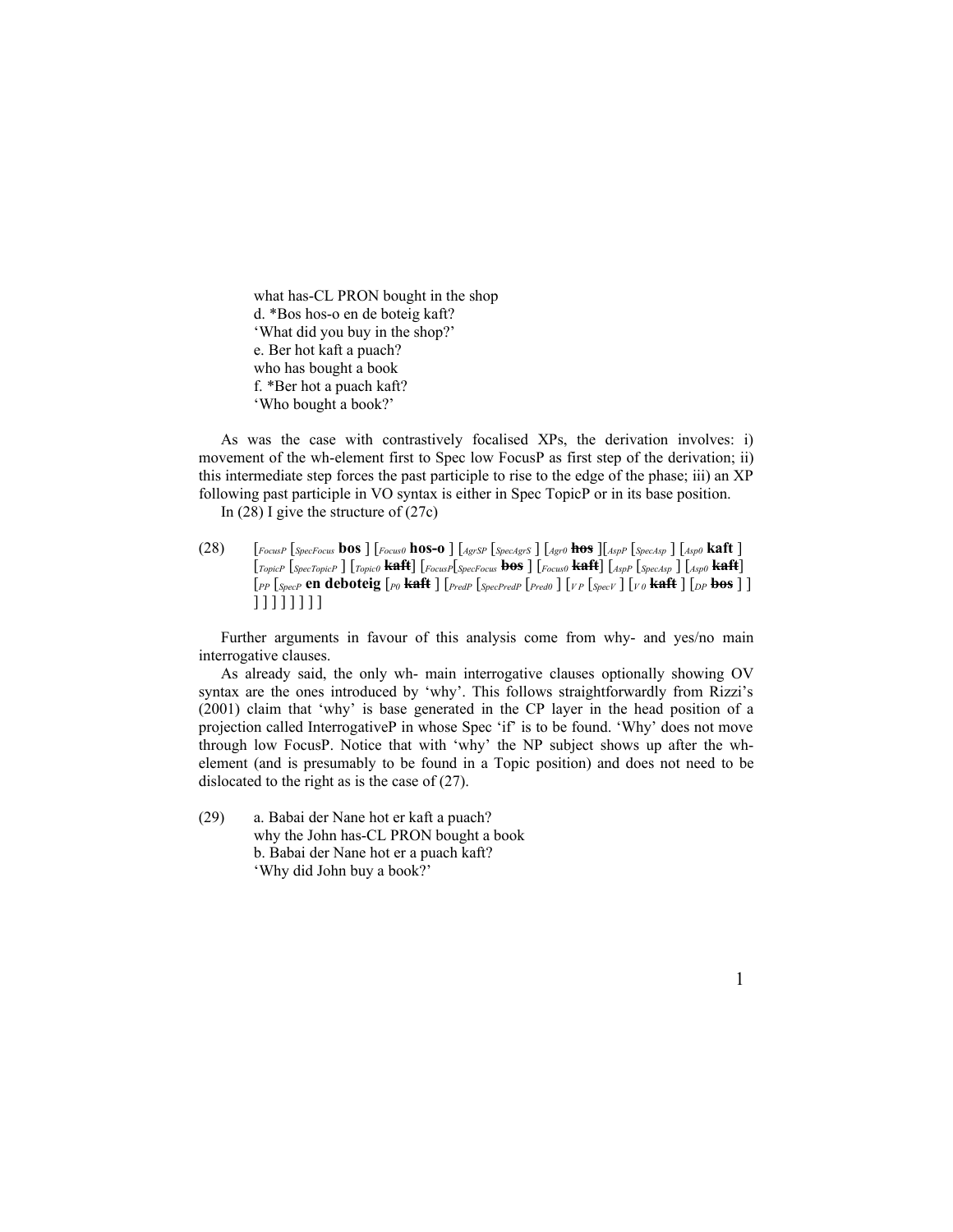In (30) I give the structure of why-main interrogative clauses with the past participle showing either above VP or at the edge of the lower phase<sup>[12](#page-12-0)</sup>.

(30) [*InterrP* [*SpecInterr* [*InterrO* **babai** [*TopicP* [*SpecTopicP* **der Nane** ] [*Topic0* ][*FocusP* [*SpecFocus* [*Focus0* **hot-der** ] [*AgrSP* [*SpecAgrS* **der Nane**] [*Agr0* **hot**] [*AspP* [*SpecAsp* ] [*Asp0* **KAFT** ] [*TopicP* [*SpecTopicP* ] [Topic*0* ] [*FocusP* [*SpecFocus* **a puach**] [*Focus0* ] [*AspP* [*SpecAsp* ] [*Asp0* ] [*PP* [*SpecP* [*P0* [*PredP* [*SpecPredP* **a puach** ] [*Pred0* ] [*<sup>V</sup> <sup>P</sup>* [*SpecV* ] [*V 0* **KAFT** ] [*DP* **a puach**] ] ] ] ] ] ] ] ] ]

With yes/no main interrogative clauses no such pattern is to be found, since no whelement, that is no low Focus is activated by an XP on its way to the CP layer; therefore both OV and VO are possible.

(31) a. Hoso kaft a puach? have-CL PRON bought a book b. Hoso a puach kaft? 'Did you buy a book?'

Notice that OV syntax is obligatory with special main interrogative clauses (both yes/no and wh).

(32) a. Benn hot der Mario a bain za tschaina trog?!! when has the Mario a wine to dinner brought 'When has Mario ever come to dinner with a bottle of wine?!!' b. Ber hot a puach en de Maria gem?!! who has a book to the Maria given 'Who has ever bought Mary a book?!'

This last point seems to hint at the fact that the wh-element showing up in special interrogative clauses do not share the same properties as wh-elements of real interrogatives which block Spec low FocusP, as already noted in the literature (among others Obenhauer 1994, 2004).

<span id="page-12-0"></span><sup>&</sup>lt;sup>12</sup> VO syntax is derived also in this case through past participle movement to the edge of the lower phase, see the possibility of contrasting DO in the following example: Babai der Nane hot der kaft A PUACH UND NET A PENNA?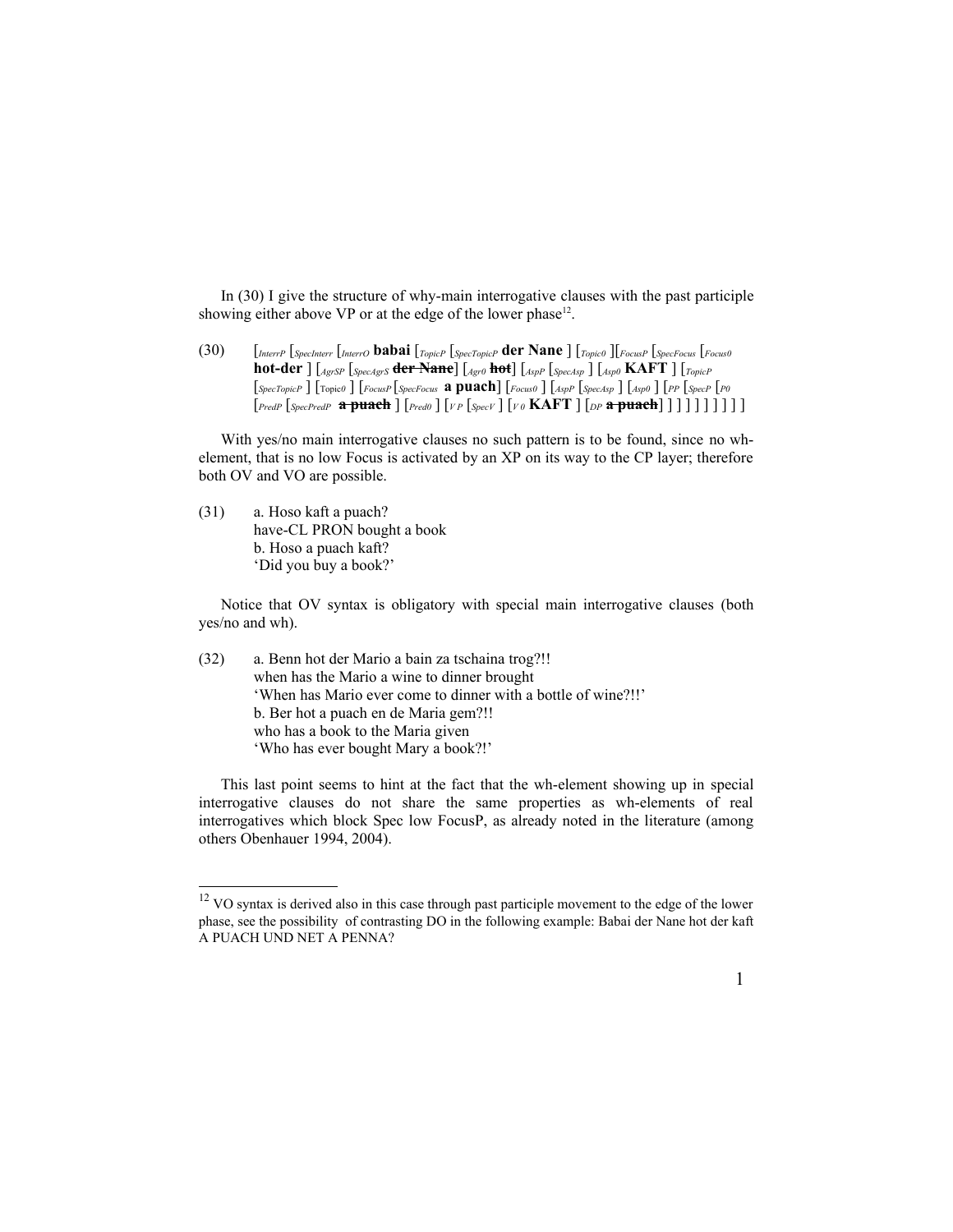To summarise we can say that in a construction in which the high focus is surely occupied either by a focalised argumental XP or by an interrogative wh-element, VO syntax is obligatory, that is, the DO can never be interposed. OV syntax is possible as long as the low periphery is available, that is iff i) no focalised XP is extracted from below the low periphery, ii) the wh-element is base generated as is the case of 'why', iii) the low periphery is not involved, as with yes/no main questions.

In the last section I will come back to the case I began with, that is the one of sentences beginning with 'gester', trying to make sense on the basis of the proposed analysis why they allow both OV and VO syntax.

#### **5.3 Sentences beginning with 'gester'**

As shown in (5) repeated here as (33), sentences beginning with the adverb *gester*, 'yesterday', allow for both OV and VO syntax; notice that the adverb triggers verbsubject inversion in both cases $<sup>13</sup>$  $<sup>13</sup>$  $<sup>13</sup>$ .</sup>

- (33) a. Gester hone A PUACH UND NET A PENNA kaft yesterday have-CL PRON a book and not a pen bought b. Gester hone kaft a puach c. \*Gester hone kaft A PUACH UND NET A PENNA
	- 'I bought a book and not a pen yesterday'

The possibility of having both OV/VO syntax with a sentence beginning with 'yesterday' is somehow unexpected after what we have seen so far, but it can be accounted for by claiming, following Benincà/Poletto (2004), that this adverb can be generated in at least three positions in the structure.

As shown in (34), 'gester' can be generated in a lower position above the VP layer where also adverbial PPs and bare NPs are to be found according to Schweikert (2004) and Cinque (1999, 2006); in TP; in CP in the topic frame and functions as a scene-setter.

<span id="page-13-0"></span><sup>&</sup>lt;sup>13</sup>'Gester' can theoretically also not trigger inversion; in that case I claim, following Benincà/Poletto (2004), that it is used as a scene setter and occupies a Spec position in CP.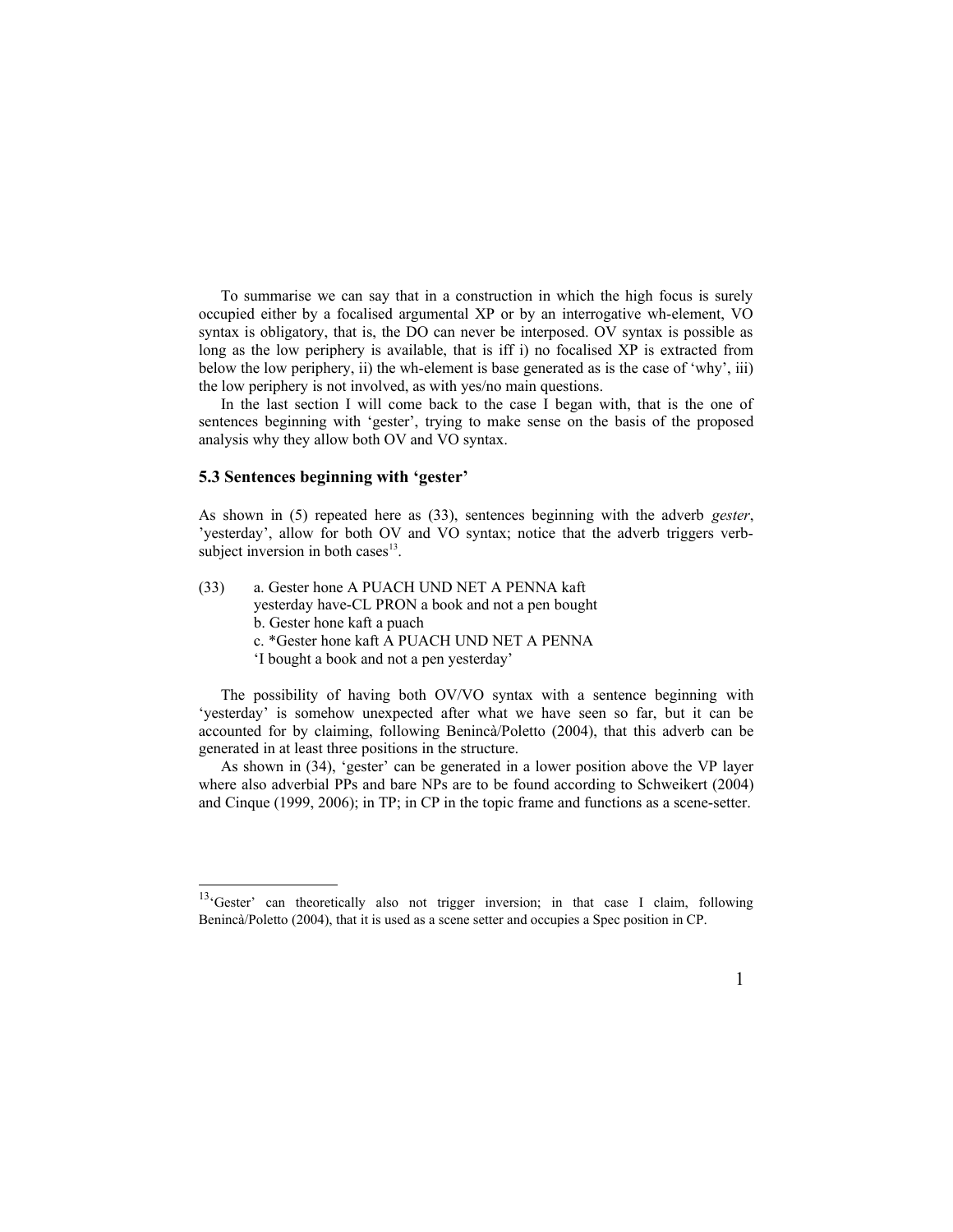(34) [*ScenesettingP* [*SpecScenesetting* **GESTER** ][*SceneSetting0* ] [*FocusP* [*SpecFocus* [*Focus0* **auxiliary** ] [*AgrSP*  $\left[\text{Spec}A_{grS}\text{ subject}\right]\left[\text{Arg}\right]$  **auxiliary**  $\left[\text{Tr}\left[\text{Spec}T\text{ GESTER}\right]\left[\text{Tr}\right]\left[\text{Spec}A_{sp}\right]\left[\text{Arg}\right]\right]$ [*TopicP* [*SpecTopicP*] [*Topic0* ] [*FocusP* [*SpecFocus* ] [*Focus0* ] [*AspP* [*SpecAsp* ] [*Asp0* ] [*DP* [*SpecD* **GESTER** ] [*D0* ] [*PredP* [*SpecPredP* ] [*Pred0* ] [*V P* [*SpecV* ] [*V 0* **past participle** ] [*DP* ] ] ] ] ] ] ] ] ] ] ] ]

VO syntax is possible only if the 'gester' showing up in CP and triggering V2 is the one generated above VP in the area where adverbial PPs and bare DPs (Schweikert 2004, Cinque 2006) are to be found. The adverb moved from that position has to pass through Spec low FocusP on its way to the CP layer, forcing the past participle to rise to the edge of the lower phase. The impossibility of contrasting a DO with VO syntax in sentences beginning with this 'gester' depends on the fact that below the past participle only a Topic projection is available, since Spec lowFocusP has been saturated by the XP moving to CP and \*high focus-low focus. Of course one could also think that the DO remains in Spec PredP.

Cases of VO syntax with sentences beginning with 'gester' have the same derivation as (25c) with a focalised adverbial PP.

In (35) I give the structure of (33b).

(35) [*FocusP* [*SpecFocus* **Gester** ] [*Focus0* **hon-e** ] [AgrSP [SpecAgrS ] [Agr0 **hon** ][*AspP* [*SpecAsp* ] [*Asp0* **kaft** ] [*TopicP* [*SpecTopicP* **a puach** ] [*Topic0* **kaft**][*FocusP* [*SpecFocus* **gester** ] [*Focus0* **kaft**] [*AspP* [*SpecAsp* ] [*Asp0* **kaft**] [*DP* [*SpecD* **gester**] [*D0* **kaft**] [*PredP* [*SpecPred* **a puach**] [*Pred0* **kaft**] [*V P* [*SpecV* ] [*V 0* **kaft** ] [*DP* **a puach** ] ] ] ] ] ] ] ] ] ] ]

OV syntax with sentences beginning with 'gester' is possible only if the adverb is the one generated in T or higher in CP. I assume that it moves as well to a Spec position of the Focus field since it triggers inversion, but this position has to be different from the one occupied by an XP extracted from the area below the low periphery. The fact that no Spec position was saturated in the derivation, allows for the DO to move to one of the Specs of the low periphery whereas the past participle remains lower down in the structure. Notice that elements generated above the periphery can trigger inversion but they cannot target the same position as XPs moved from below the periphery, otherwise it would not be possible to contrast the DO in the lower phase, given the incompatibility between high focus and lower focus. They are probably moved to a Spec position for themes to be found in the focus field, whereas foci extracted from below are moved to a real Focus projection.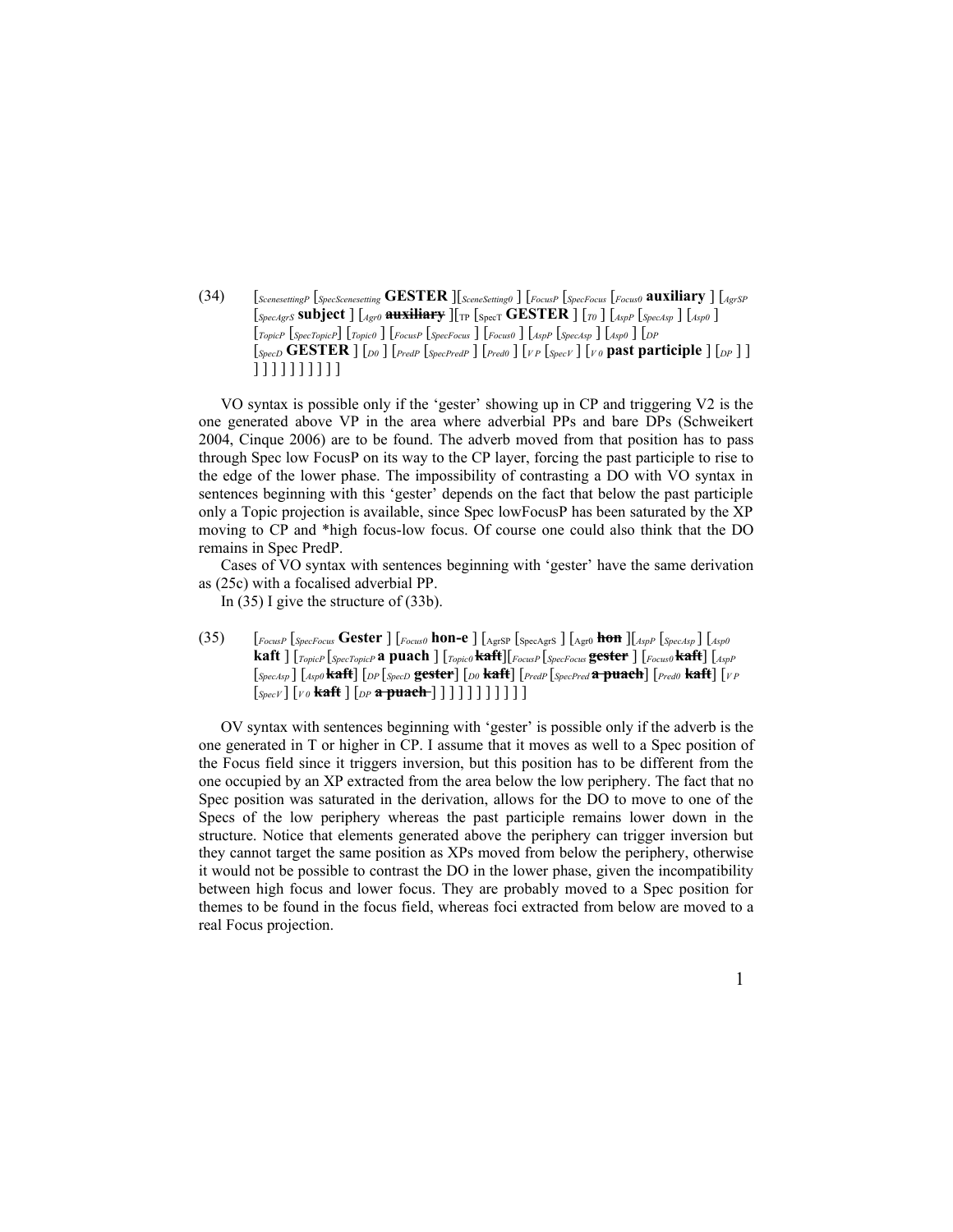In (36) I give the strucure of (33a) with focalization of the DO.

(36) [*FocusP* [*SpecFocus* **Gester** ] [*Focus0* **hon-e** ] [*AgrSP* [*SpecAgrS* ] [*AgrS0* **hon** ] [*TP* [*SpecT* **gester** ] [*T0* ] [*AspP* [*SpecAsp* ] [*Asp0* **kaft** ] [*TopicP* [*SpecTopicP*[*Topic0* **kaft**] [*FocusP* [*SpecFocus* **a puach** ] [*Focus0* **kaft**] [*AspP* [*SpecAsp* ] [*Asp0* **kaft**][*PredP* [*SpecPred* **a puach** ] [*Pred0* **kaft**] [*VP* [*SpecV*] [*V*<sup>0</sup> **kaft** ] [*DP* **a puach** ] ] ] ] ] ] ] ] ] ] ]

### **6 Conclusions**

In this work I tried to propose an account for OV/VO word order alternations in a Tyrolean dialect spoken in a Romance area claiming that the variation pattern can be easily made sense of starting from the hypothesis of the presence of a low and a high left periphery connected through movement.

OV syntax always involves the use of the low left periphery, which is not to be found immediately above VP as generally assumed in the literature, but below the low adverb 'already' and above 'well'. OV syntax is possible if the XP triggering subject-verb inversion is generated in a position above the low periphery. With OV syntax the past participle does not move or moves very little.

VO syntax is possible only if Spec low FocusP is saturated by an XP moving to a Spec of high FocusP. The stepwise movement of an XP on its way to the CP layer forces the past participle to rise to the edge of the lower phase: what follows can be either in Spec low TopicP or in its base position and therefore cannot be contrasted.

### **References**

Belletti, Adriana (2001): "Inversion as focalization", in: A.Hulk and J.Y.Pollock (eds.), *Inversion in Romance and the theory of Universal Grammar*. Oxford University Press

(2004): "Aspects of the low IP Area", in: L. Rizzi (ed.), *The Structure of CP and IP. The Cartography of Syntactic Structures, Volume 2.* Oxford University Press, New York/Oxford

/Ur, Shlonsky (1995): "The order of verbal complements: A comparative study", in: *Natural Language and Linguistic Theory*. 13, 3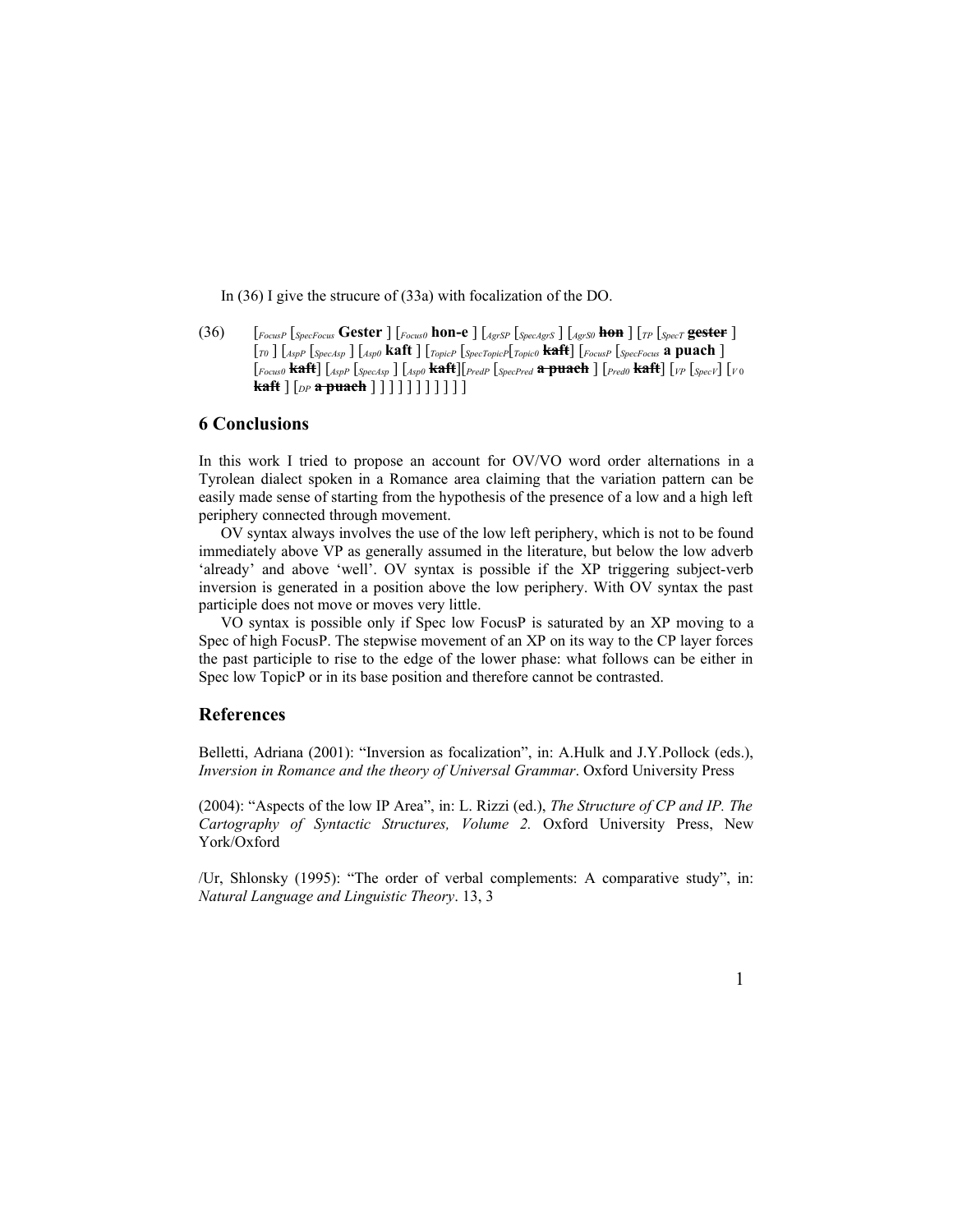Benincà, Paola (2001): "The Position of Topic and Focus in the left Periphery", in: G. Cinque and G. Salvi (eds.), *Current Studies in Italian Syntax: essays offered to Lorenzo Renzi*. Elsevier, Amsterdam, pagg. 41-64

(2006): "On the Functional Structure of the Left Periphery of Medieval Romance", in: R. Zanuttini, H. Campos, E. Herburger e P. Portner (eds.), *Negation, Tense and Clausal Architecture: Cross-linguistics Investigation*. Georgetown University Press, Washington

/Cecilia, Poletto (2004): "Topic, Focus and V2: defining the CP sublayers", in: L. Rizzi (ed.), *The Structure of CP and IP. The Cartography of Syntactic Structures, Volume 2*. Oxford University Press, New York

Cinque, Guglielmo (1999): *Adverbs and Functional Heads*. Oxford University Press, New York

(2006): "Complements and Adverbial PPs: Implication for Clause Structure", in: G. Cinque, *Restructuring and Functional Structure. The Cartography of Syntactic Structure, Volume 4*. Oxford University Press, New York. pages 145-166

Cognola, Federica (2007): "Ordini delle parole e movimento wh- in mòcheno", paper presented at the XIIIth Giornata di dialettologia, University of Padua

(2008): "Ordini OV/VO nelle frasi dichiarative del Mòcheno", talk delivered at the University of Padua, 7th January

Diesing, Molly (1997): "Yiddish VP Order and the Typology of Object Movement in Germanic", in: *Natural Language and Linguistic Theory* 15

Hinterhölzl, Roland (2006): *Scrambling, Remnant Movement and Restructuring in West Germanic*. Oxford University Press, New York

Jayaseelan, Karattuparambil (2001): "IP-internal Topic and Focus Phrases", in: *Studia Linguistica* 55.1

Kayne, Richard S. (1994): *The antisymmetry of syntax*. The MIT Press, Cambridge, Mass.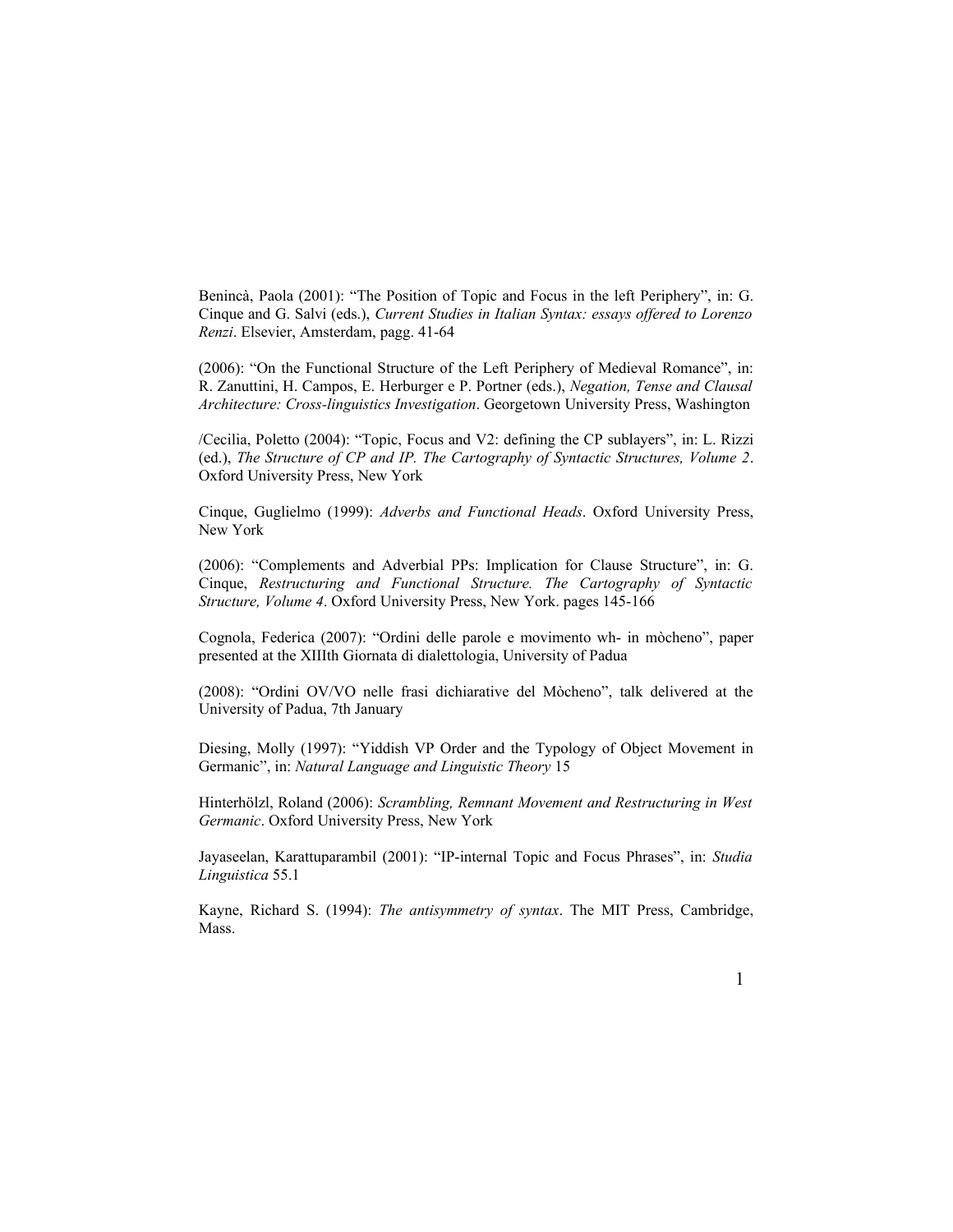Obenauer, Hans Georg (1994): *Aspects de la syntaxe A-barre. Effects d'intervention et mouvements des quantifieurs.* Thèse d'Etat, Université de Paris VII

(2004): "Non standard wh-questions and alternative checkers in Pagotto", in: H. Lohnstein and S. Trissler (eds): *The left periphery of Germanic Languages*. Mouton de Gruyter, Berlin

Poletto, Cecilia (2002): "The left periphery of V2-Rhaetoromance dialects: a new perspective on V2 and V3", in: S. Barbiers, L. Cornips e S. van der Kleij (eds.): *Syntactic Microvariation*. Meertens Institute, Amsterdam

(2006): "Old Italian Scrambling: the low left periphery of the clause", in: M. Frascarelli (ed.), *Proceedings of the 31st Meeting of Generative Grammar*, Mouton de Gruyter

Polo, Chiara (2004): *Word Order Between Morphology and Syntax*. RGG Monography. Unipress, Padova

Rizzi, Luigi (1997): "The fine Structure of the Left Periphery", in: L.Haegeman (ed.), *Elements of Grammar*. Kluwer, Dordrecht

(2001): "The Position of Inter(rogative)P in the Left Periphery of the Clause", in: G. Cinque and G. Salvi (eds.), *Current Studies in Italian Syntax: essays offered to Lorenzo Renzi*. Elsevier, Amsterdam

(2004a): "Locality and Left Periphery", in: A. Belletti (ed.), *Structures and Beyond: The Cartography of Syntactic Structure, Volume 3*. Oxford University Press, New York

(2004b): "On the Form of Chains: Criterial Positions and ECP Effects", available on the internet under: wwww.ciscl.unisi.it

Roberts, Ian (1993): *Verbs and diachronic Syntax: a comparative history of English and French*. Dordrecht/Kluwer Academic Publishers

Rowley, Anthony (2002): *Liacht as de sproch: grammatica della lingua mòchena*. Pubblicazioni dell'Istituto mòcheno di cultura, Palù del Fersina